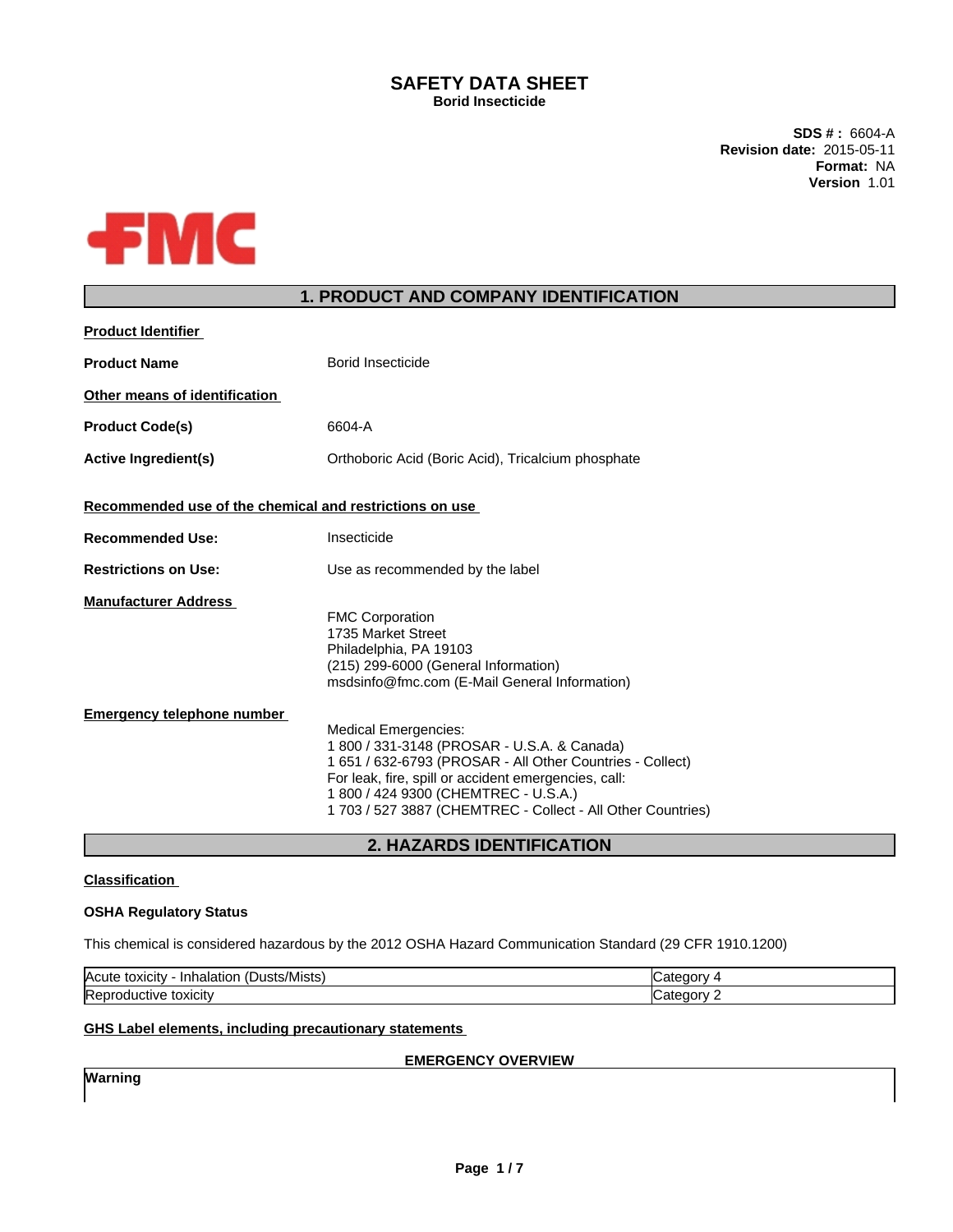**SDS # :** 6604-A **Revision date:** 2015-05-11 **Version** 1.01

## **Hazard Statements**

H332 - Harmful if inhaled H361 - Suspected of damaging fertility or the unborn child



### **Precautionary Statements - Prevention**

P202 - Do not handle until all safety precautions have been read and understood P281 - Use personal protective equipment as required P261 - Avoid breathing dust/ fume/ gas/ mist/ vapors/ spray **Precautionary Statements - Response** P308 + P313 - IF exposed or concerned: Get medical advice/ attention P304 + P340 - IF INHALED: Remove person to fresh air and keep comfortable for breathing

### **Precautionary Statements - Storage**

P405 - Store locked up

### **Precautionary Statements - Disposal**

P501 - Dispose of contents/ container to an approved waste disposal plant

### **Hazards not otherwise classified (HNOC)**

No hazards not otherwise classified were identified.

### **Other Information**

No information available.

# **3. COMPOSITION/INFORMATION ON INGREDIENTS**

| <b>Chamu</b><br>name<br>mıcal<br>. | <b>.</b><br>. и<br>$-11o$<br>-<br> | $M$ ainht % |
|------------------------------------|------------------------------------|-------------|
| soric.<br>201<br>aul               | n r<br>0043<br>--<br>−៶.           | uu<br>◡◡    |

Synonyms are provided in Section 1.

## **4. FIRST AID MEASURES**

| <b>Eye Contact</b>                                             | Hold eyes open and rinse slowly and gently with water for 15 to 20 minutes. Remove<br>contact lenses, if present, after the first 5 minutes, then continue rinsing eye. Call a poison<br>control center or doctor for further treatment advice.                                                     |
|----------------------------------------------------------------|-----------------------------------------------------------------------------------------------------------------------------------------------------------------------------------------------------------------------------------------------------------------------------------------------------|
| <b>Skin Contact</b>                                            | Take off contaminated clothing. Rinse skin immediately with plenty of water for 15-20<br>minutes. Call a poison control center or doctor for further treatment advice.                                                                                                                              |
| <b>Inhalation</b>                                              | Move to fresh air. If person is not breathing, call 911 or an ambulance, then give artificial<br>respiration, preferably mouth-to-mouth if possible. Call a poison control center or doctor for<br>further treatment advice.                                                                        |
| Ingestion                                                      | Call a poison control center or doctor immediately for treatment advice. Have person sip a<br>glass of water if able to swallow. Do not induce vomiting unless told to do so by a poison<br>control center or doctor. Do not induce vomiting or give anything by mouth to an<br>unconscious person. |
| Most important symptoms and<br>effects, both acute and delayed | Central nervous system effects.                                                                                                                                                                                                                                                                     |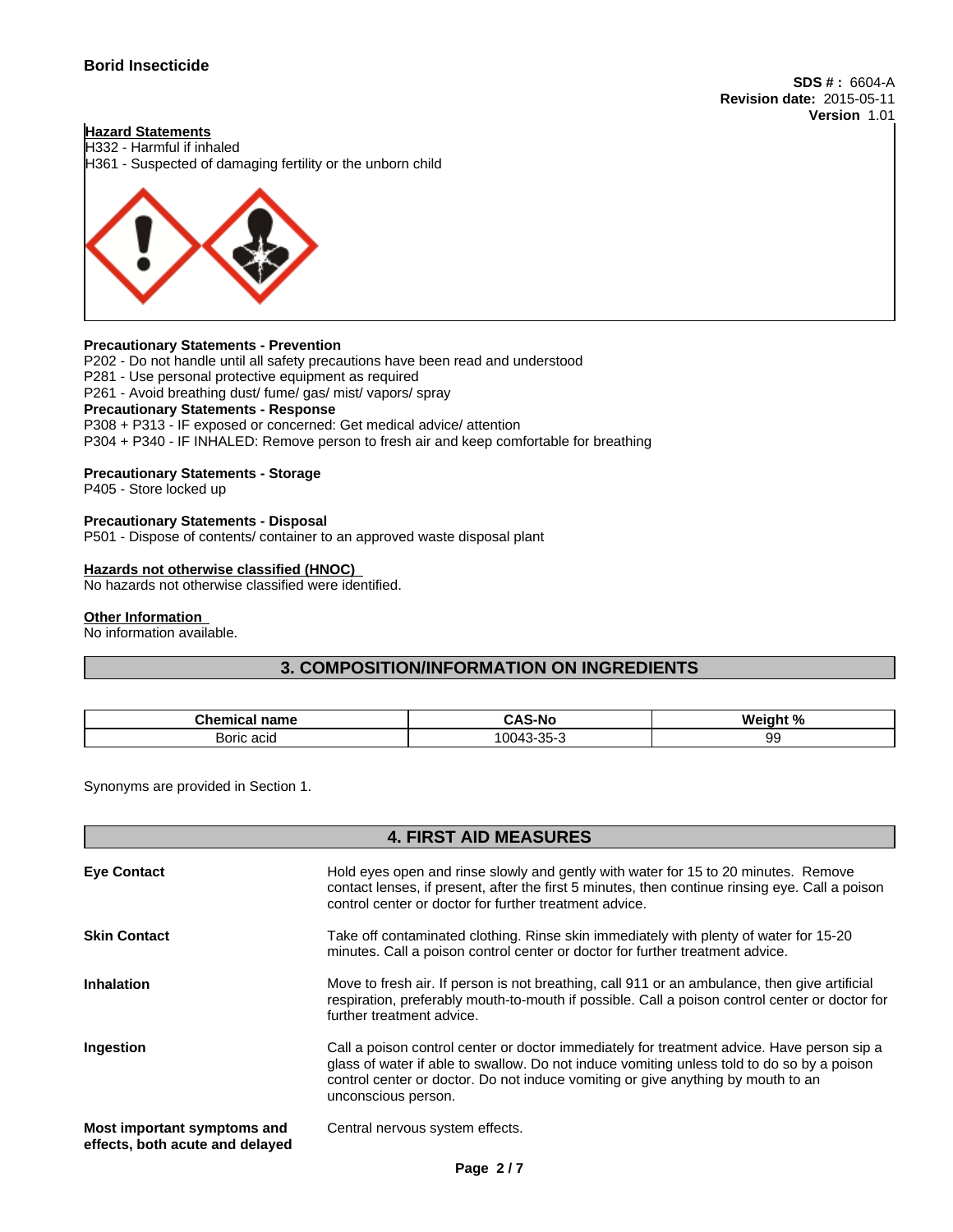**Indication of immediate medical attention and special treatment needed, if necessary**

Treat symptomatically.

|                                                                                                            | <b>5. FIRE-FIGHTING MEASURES</b>                                                                                                                                                                                                                                                                                                 |
|------------------------------------------------------------------------------------------------------------|----------------------------------------------------------------------------------------------------------------------------------------------------------------------------------------------------------------------------------------------------------------------------------------------------------------------------------|
| <b>Suitable Extinguishing Media</b>                                                                        | Carbon dioxide (CO <sub>2</sub> ). Foam. Dry chemical. Use water spray or fog; do not use straight<br>streams.                                                                                                                                                                                                                   |
| Specific Hazards Arising from the<br><b>Chemical</b>                                                       | Not combustible                                                                                                                                                                                                                                                                                                                  |
| <b>Explosion data</b><br><b>Sensitivity to Mechanical Impact</b><br><b>Sensitivity to Static Discharge</b> | Not sensitive.<br>Not sensitive.                                                                                                                                                                                                                                                                                                 |
| Protective equipment and<br>precautions for firefighters                                                   | Wear self-contained breathing apparatus and protective suit. Isolate fire area. Evaluate<br>downwind.                                                                                                                                                                                                                            |
|                                                                                                            | <b>6. ACCIDENTAL RELEASE MEASURES</b>                                                                                                                                                                                                                                                                                            |
| <b>Personal Precautions</b>                                                                                | Isolate and post spill area. Wear suitable protective clothing, gloves and eye/face<br>protection. For personal protection see section 8.                                                                                                                                                                                        |
| Other                                                                                                      | For further clean-up instructions, call FMC Emergency Hotline number listed in Section 1<br>"Product and Company Identification" above.                                                                                                                                                                                          |
| <b>Environmental Precautions</b>                                                                           | See Section 12 for additional Ecological Information.                                                                                                                                                                                                                                                                            |
| <b>Methods for Containment</b>                                                                             | Prevent further leakage or spillage if safe to do so.                                                                                                                                                                                                                                                                            |
| Methods for cleaning up                                                                                    | Sweep up and shovel into suitable containers for disposal. Clean and neutralize spill area,<br>tools and equipment by washing with bleach water and soap. Absorb rinsate and add to the<br>collected waste. Waste must be classified and labeled prior to recycling or disposal.<br>Dispose of waste as indicated in Section 13. |
|                                                                                                            | 7. HANDLING AND STORAGE                                                                                                                                                                                                                                                                                                          |
| <b>Handling</b>                                                                                            | Do not contaminate other pesticides, fertilizers, water, food, or feed by storage or disposal.<br>Reference to other sections.                                                                                                                                                                                                   |
| <b>Storage</b>                                                                                             | Keep containers tightly closed in a dry, cool and well-ventilated place. Keep away from<br>open flames, hot surfaces and sources of ignition. Keep/store only in original container.                                                                                                                                             |
| Incompatible products                                                                                      | Strong reducing agents. Bases. Metals.                                                                                                                                                                                                                                                                                           |

# **8. EXPOSURE CONTROLS/PERSONAL PROTECTION**

## **Control parameters**

| <b>Chemical name</b> | <b>ACGIH TLV</b>          | <b>OSHA PEL</b> | <b>NIOSH</b>              | <b>Mexico</b>            |
|----------------------|---------------------------|-----------------|---------------------------|--------------------------|
| Boric acid           | STEL 6 mg/m <sup>3</sup>  |                 | -                         |                          |
| 10043-35-3           | TWA: $2 \text{ mg/m}^3$   |                 |                           |                          |
| Chemical name        | <b>British Columbia</b>   | Quebec          | <b>Ontario TWAEV</b>      | <b>Alberta</b>           |
| Boric acid           | TWA: $2 \text{ mg/m}^3$   |                 | TWA: $2 \text{ mg/m}^3$   | $\overline{\phantom{0}}$ |
| 10043-35-3           | STEL: 6 mg/m <sup>3</sup> |                 | STEL: 6 mg/m <sup>3</sup> |                          |

**Appropriate engineering controls**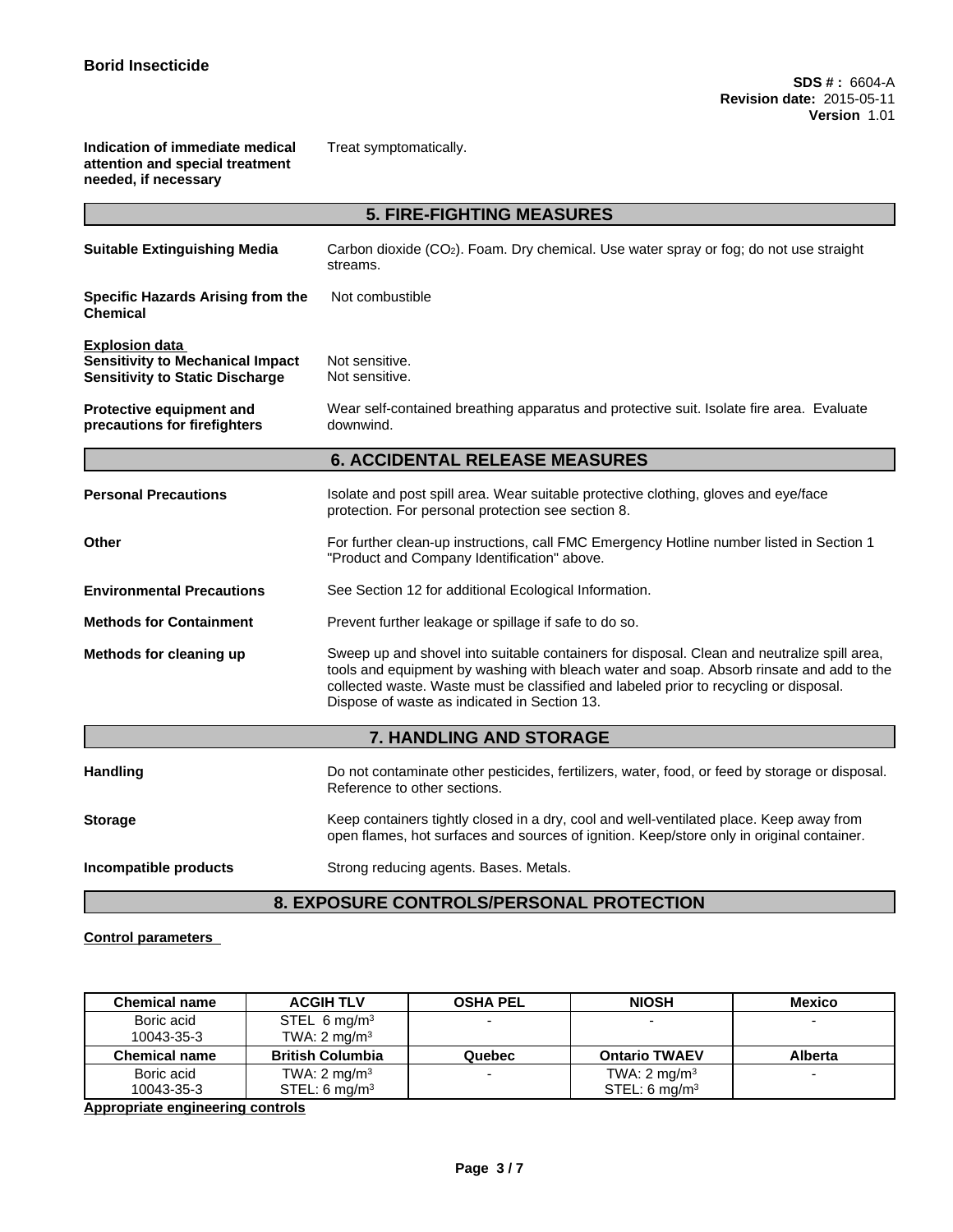### **SDS # :** 6604-A **Revision date:** 2015-05-11 **Version** 1.01

**Engineering measures** Apply technical measures to comply with the occupational exposure limits. When working in confined spaces (tanks, containers, etc.), ensure that there is a supply of air suitable for breathing and wear the recommended equipment.

## **Individual protection measures, such as personal protective equipment**

| <b>Eye/Face Protection</b>      | If there is a potential for exposure to particles which could cause eye discomfort, wear<br>chemical goggles.                                                                                                                                                                                                              |
|---------------------------------|----------------------------------------------------------------------------------------------------------------------------------------------------------------------------------------------------------------------------------------------------------------------------------------------------------------------------|
| <b>Skin and Body Protection</b> | Wear long-sleeved shirt, long pants, socks, and shoes.                                                                                                                                                                                                                                                                     |
| <b>Hand Protection</b>          | Protective gloves                                                                                                                                                                                                                                                                                                          |
| <b>Respiratory Protection</b>   | If exposure limits are exceeded or irritation is experienced, NIOSH/MSHA approved<br>respiratory protection should be worn. Respiratory protection must be provided in<br>accordance with current local regulations.                                                                                                       |
| <b>Hygiene measures</b>         | Clean water should be available for washing in case of eye or skin contamination. Wash<br>skin prior to eating, drinking, chewing gum or using tobacco. Shower or bathe at the end of<br>working. Remove and wash contaminated clothing before re-use. Launder work clothing<br>separately from regular household laundry. |
| <b>General information</b>      | If the product is used in mixtures, it is recommended that you contact the appropriate<br>protective equipment suppliers These recommendations apply to the product as supplied                                                                                                                                            |

# **9. PHYSICAL AND CHEMICAL PROPERTIES**

## **Information on basic physical and chemical properties**

| Appearance                          | Powder, White            |
|-------------------------------------|--------------------------|
| <b>Physical State</b>               | Dry powder               |
| Color                               | White                    |
| Odor                                | Odorless                 |
| <b>Odor threshold</b>               | No information available |
| рH                                  | No information available |
| <b>Melting point/freezing point</b> | 171 °C                   |
| <b>Boiling Point/Range</b>          | No information available |
| <b>Flash point</b>                  | Not applicable           |
| <b>Evaporation Rate</b>             | No information available |
| Flammability (solid, gas)           | No information available |
| <b>Flammability Limit in Air</b>    |                          |
| <b>Upper flammability limit:</b>    | No information available |
| Lower flammability limit:           | No information available |
| Vapor pressure                      | No information available |
| <b>Vapor density</b>                | No information available |
| <b>Density</b>                      | No information available |
| <b>Specific gravity</b>             | No information available |
| <b>Water solubility</b>             | Partly soluble           |
| Solubility in other solvents        | No information available |
| <b>Partition coefficient</b>        | No information available |
| <b>Autoignition temperature</b>     | No information available |
| <b>Decomposition temperature</b>    | No information available |
| <b>Viscosity, kinematic</b>         | No information available |
| Viscosity, dynamic                  | No information available |
| <b>Explosive properties</b>         | No information available |
| <b>Oxidizing properties</b>         | No information available |
| <b>Molecular weight</b>             | No information available |
| <b>Bulk density</b>                 | No information available |
|                                     |                          |

# **10. STABILITY AND REACTIVITY**

**Reactivity Reactivity Reactivity Reactivity Reactivity Reactivity Reactivity Reactivity Reactivity Reactivity Reactivity Reactivity Reactivity Reactivity Reactivity**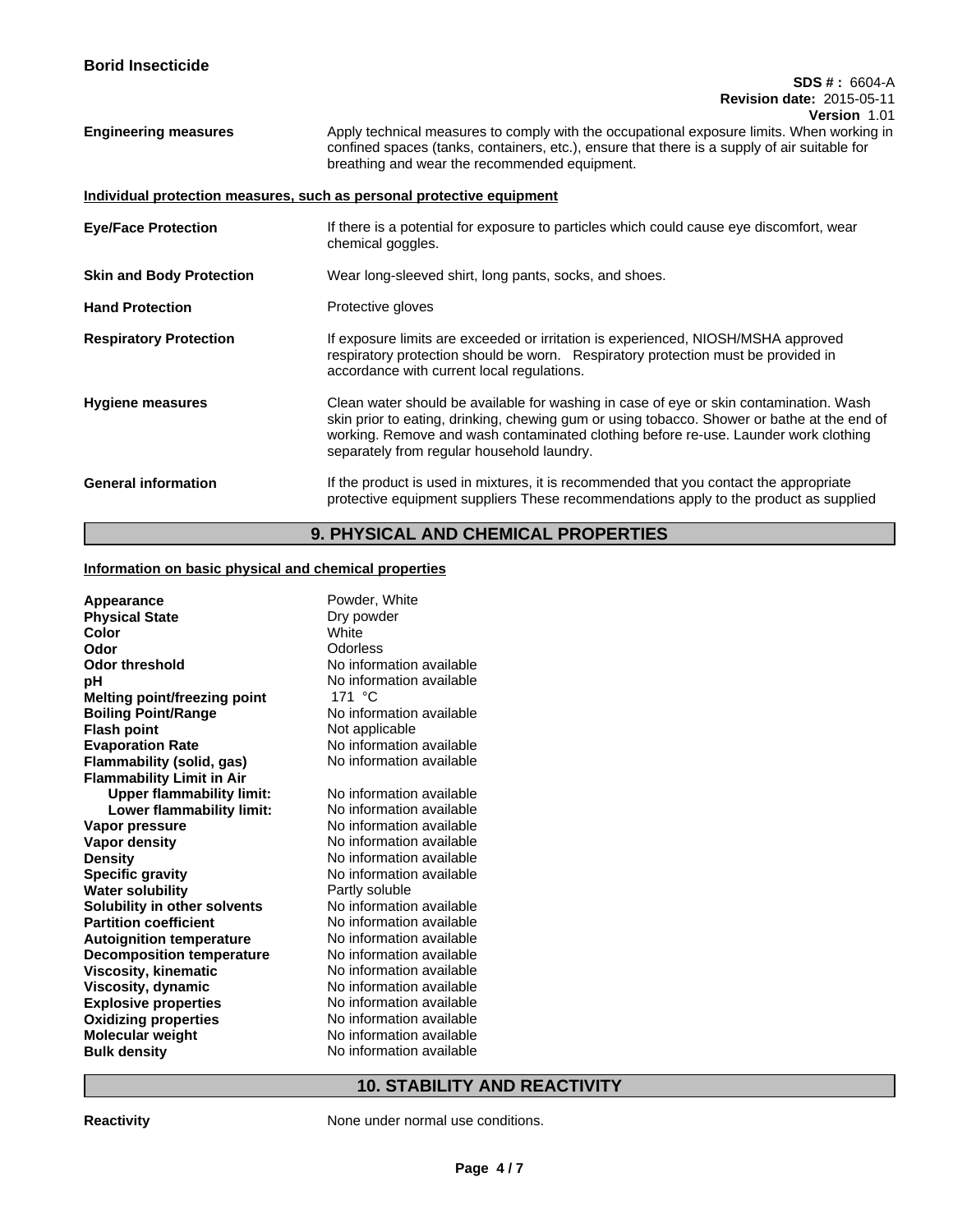| <b>Chemical Stability</b>                 | Stable under recommended storage conditions.                                                                                          |
|-------------------------------------------|---------------------------------------------------------------------------------------------------------------------------------------|
| <b>Possibility of Hazardous Reactions</b> | Reacts with strong reducing agents forming flammable hydrogen gas. Reacts as a weak<br>acid which may cause corrosion of base metals. |
| <b>Hazardous polymerization</b>           | Hazardous polymerization does not occur.                                                                                              |
| <b>Conditions to avoid</b>                | Heat, flames and sparks                                                                                                               |
| Incompatible materials                    | Strong reducing agents. Bases. Metals.                                                                                                |

**Hazardous Decomposition Products** None known based on information supplied.

# **11. TOXICOLOGICAL INFORMATION**

**Product Information** 

| LD50 Oral                         | 3160 mg/kg (rat) Boric acid           |
|-----------------------------------|---------------------------------------|
| <b>LD50 Dermal</b>                | > 2000 mg/kg (rat) Boric acid         |
| <b>LC50 Inhalation</b>            | $> 2.03$ mg/L (4-hr) (rat) Boric acid |
| Serious eye damage/eye irritation | Non-irritating.                       |
| <b>Skin corrosion/irritation</b>  | Non-irritating.                       |
| <b>Sensitization</b>              | Non-sensitizer                        |
|                                   |                                       |

## **Information on toxicological effects**

| Symptoms                        | Symptoms of overexposure may be headache, dizziness, tiredness, nausea and vomiting.                                                                                    |  |
|---------------------------------|-------------------------------------------------------------------------------------------------------------------------------------------------------------------------|--|
|                                 | Delayed and immediate effects as well as chronic effects from short and long-term exposure                                                                              |  |
| Chronic toxicity                | Prolonged exposure may cause chronic effects.                                                                                                                           |  |
| Mutagenicity                    | Not mutagenic                                                                                                                                                           |  |
| <b>Carcinogenicity</b>          | Not recognized as carcinogenic by Research Agencies (IARC, NTP, OSHA, ACGIH).                                                                                           |  |
| <b>Reproductive toxicity</b>    | Animal studies have shown that ingestion of large amounts of Borates over prolonged<br>periods of time cause a decrease in sperm production and testicle size in males. |  |
| Developmental toxicity          | Animal studies have shown that ingestion of large amounts of Borates produced<br>developmental effects in fetuses of pregnant animals.                                  |  |
| <b>STOT - single exposure</b>   | Not classified.                                                                                                                                                         |  |
| <b>STOT - repeated exposure</b> | Not classified.                                                                                                                                                         |  |
| Target organ effects            | Central Nervous System (CNS), Gastrointestinal tract (GI), Reproductive System.                                                                                         |  |
| <b>Aspiration hazard</b>        | No information available.                                                                                                                                               |  |

# **12. ECOLOGICAL INFORMATION**

## **Ecotoxicity**

| Boric acid (10043-35-3) |                  |                |       |        |  |
|-------------------------|------------------|----------------|-------|--------|--|
| Active Ingredient(s)    | <b>IDuration</b> | Species        | Value | lUnits |  |
|                         | 48 h LC50        | lDaphnia magna | 133   | ma/L   |  |
|                         | 96 h EC50        | Algae          |       | ma/L   |  |

| Persistence and degradability | Boron is naturally occurring and ubiquitous in the environment. Boric acid decomposes in<br>the environment to natural borate. |
|-------------------------------|--------------------------------------------------------------------------------------------------------------------------------|
| <b>Bioaccumulation</b>        | No information available.                                                                                                      |
| <b>Mobility</b>               | Boric acid is soluble in water and is leachable through normal soil.                                                           |
|                               |                                                                                                                                |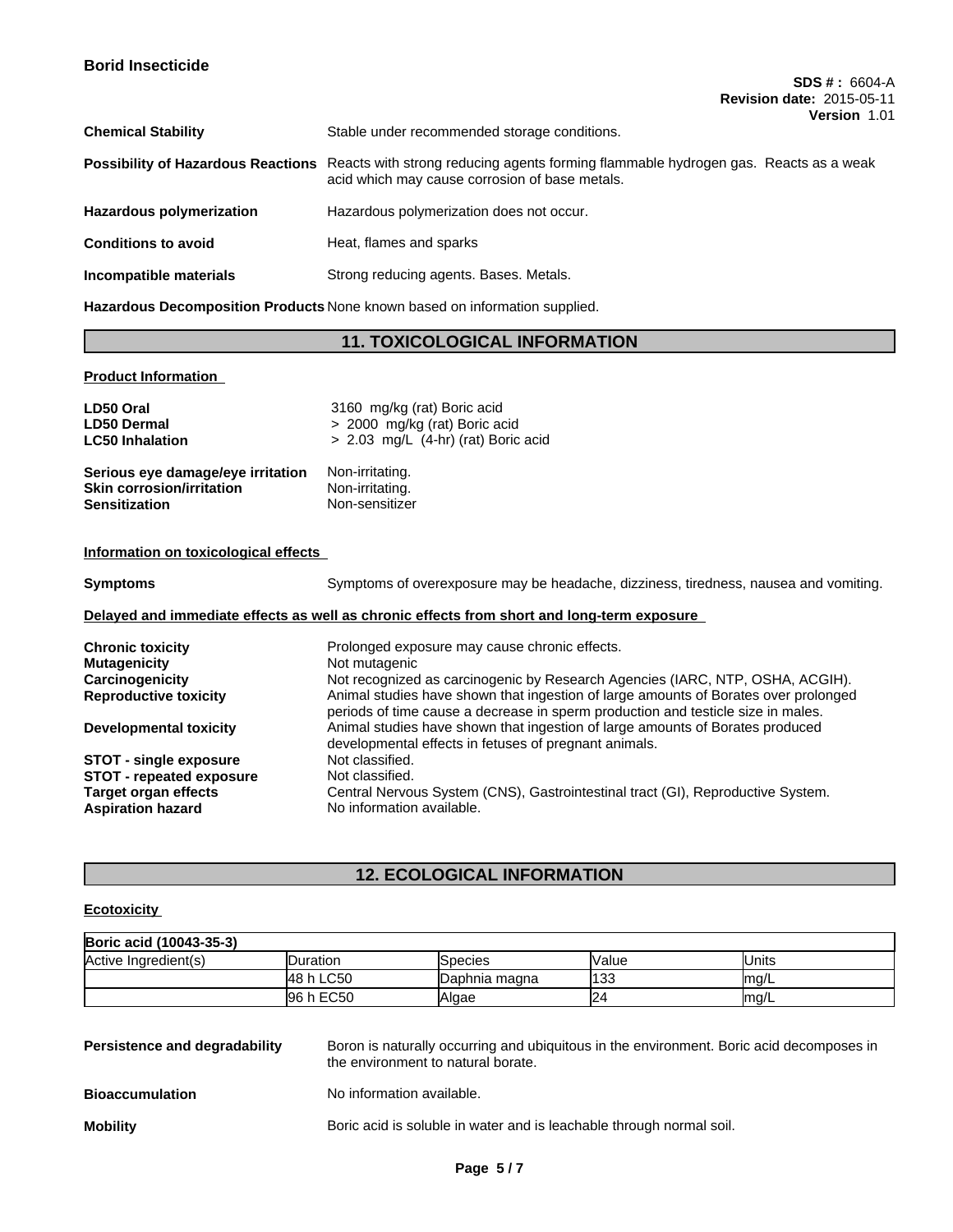## **13. DISPOSAL CONSIDERATIONS**

### **14. TRANSPORT INFORMATION**

**DOT This material is not a hazardous material as defined by U.S. Department of Transportation** at 49 CFR Parts 100 through 185.

| TDG       | Not regulated |
|-----------|---------------|
| ICAO/IATA | Not regulated |
| IMDG/IMO  | Not regulated |

# **15. REGULATORY INFORMATION**

# **U.S. Federal Regulations**

### **SARA 313**

Section 313 of Title III of the Superfund Amendments and Reauthorization Act of 1986 (SARA). This product does not contain any chemicals which are subject to the reporting requirements of the Act and Title 40 of the Code of Federal Regulations, Part 372

### **SARA 311/312 Hazard Categories**

| Acute health hazard               | No. |
|-----------------------------------|-----|
| <b>Chronic health hazard</b>      | Yes |
| Fire hazard                       | N٥  |
| Sudden release of pressure hazard | No. |
| <b>Reactive Hazard</b>            | N٥  |

### **Clean Water Act**

This product does not contain any substances regulated as pollutants pursuant to the Clean Water Act (40 CFR 122.21 and 40 CFR 122.42)

### **CERCLA**

This material, as supplied, does not contain any substances regulated as hazardous substances under the Comprehensive Environmental Response Compensation and Liability Act (CERCLA) (40 CFR 302) or the Superfund Amendments and Reauthorization Act (SARA) (40 CFR 355). There may be specific reporting requirements at the local, regional, or state level pertaining to releases of this material

### *FIFRA Information*

*This chemical is a pesticide product registered by the Environmental Protection Agency and is subject to certain labeling requirements under federal pesticide law. These requirements differ from the classification criteria and hazard information required for safety data sheets, and for workplace labels of non-pesticide chemicals. Following is the hazard information as required on the pesticide label:*

### *CAUTION*

*Harmful if swallowed. Causes moderate eye irritation.*

# **US State Regulations**

### **California Proposition 65**

This product does not contain any Proposition 65 chemicals.

### **U.S. State Right-to-Know Regulations**